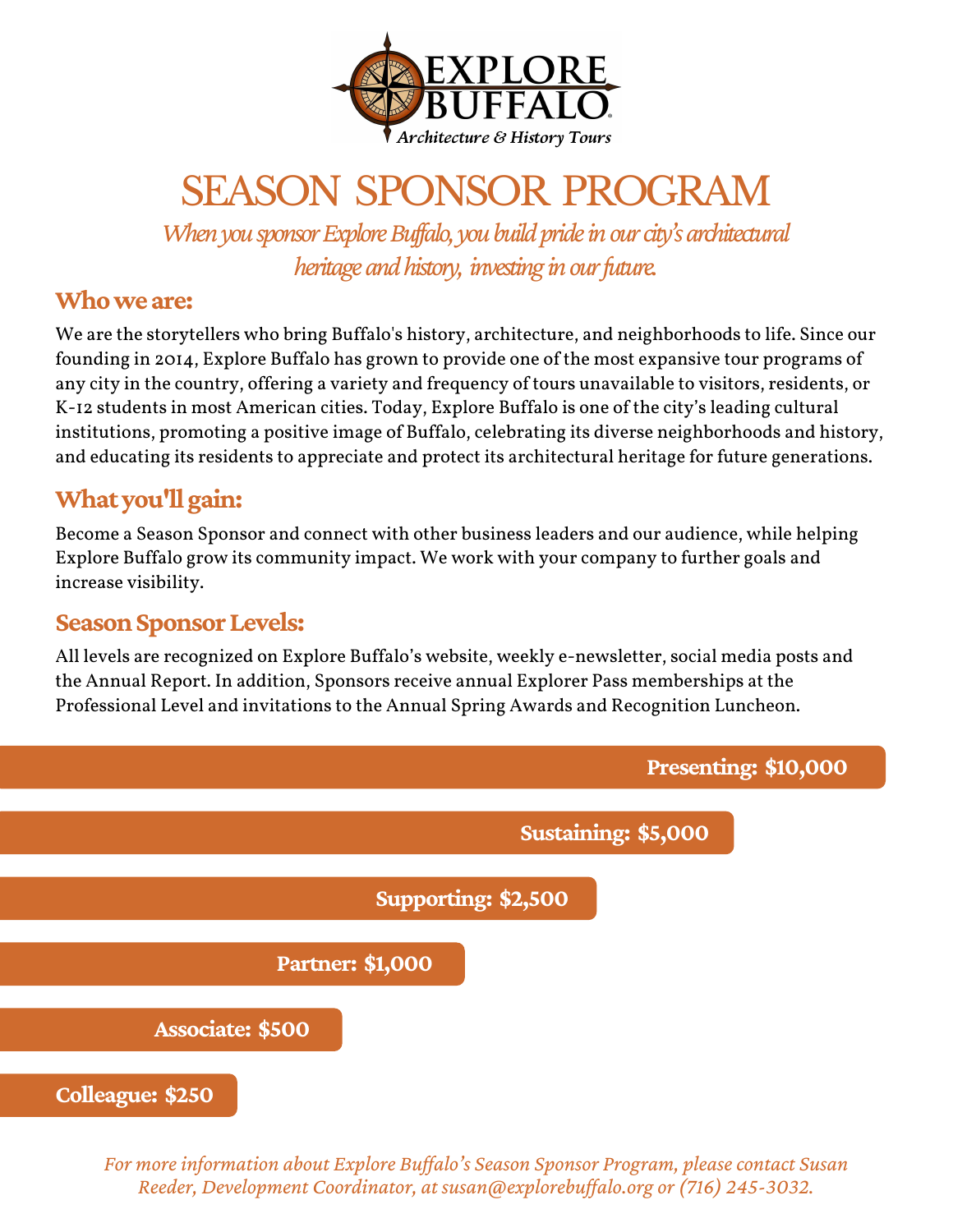

# SEASON SPONSOR PROGRAM

When you sponsor Explore Buffalo, you build pride in our city's architectural heritage and history, investing in our future.

## **Season Sponsor Benefits**

#### **Presenting**: \$10,000

- Full complimentary table (8 guests) to attend the Annual Spring Awards and Recognition Luncheon
- 20 complimentary Explorer Passes

#### **Sustaining**: \$5,000

- Full complimentary table (8 guests) to attend the Annual Spring Awards and Recognition Luncheon
- 12 complimentary Explorer Passes

#### **Supporting**: \$2,500

- 4 complimentary tickets to attend the Annual Spring Awards and Recognition Luncheon
- 8 complimentary Explorer Passes

#### **Partner**: \$1,000

- 4 complimentary tickets to attend the Annual Spring Awards and Recognition Luncheon
- 4 complimentary Explorer Passes

#### **Associate**: \$500

- 2 complimentary tickets to attend the Annual Spring Awards and Recognition Luncheon
- 2 complimentary Explorer Passes

#### **Colleague**: \$250

- 2 complimentary tickets to attend the Annual Spring Awards and Recognition Luncheon
- 1 complimentary Explorer Passes

## **Professional Member Benefits**

#### *Two adults in one household receive:*

- Free unlimited admission to all basic walking tours.
- Discounts on all specialty events, tours, and programs.
- Free admission to Explore Buffalo's annual Speaker Series.

*For moreinformation about Explore Buf alo's Season Sponsor Program, pleasecontact Susan Reeder, Development Coordinator, at susan@explorebuf alo.org or (716) 245-3032.*